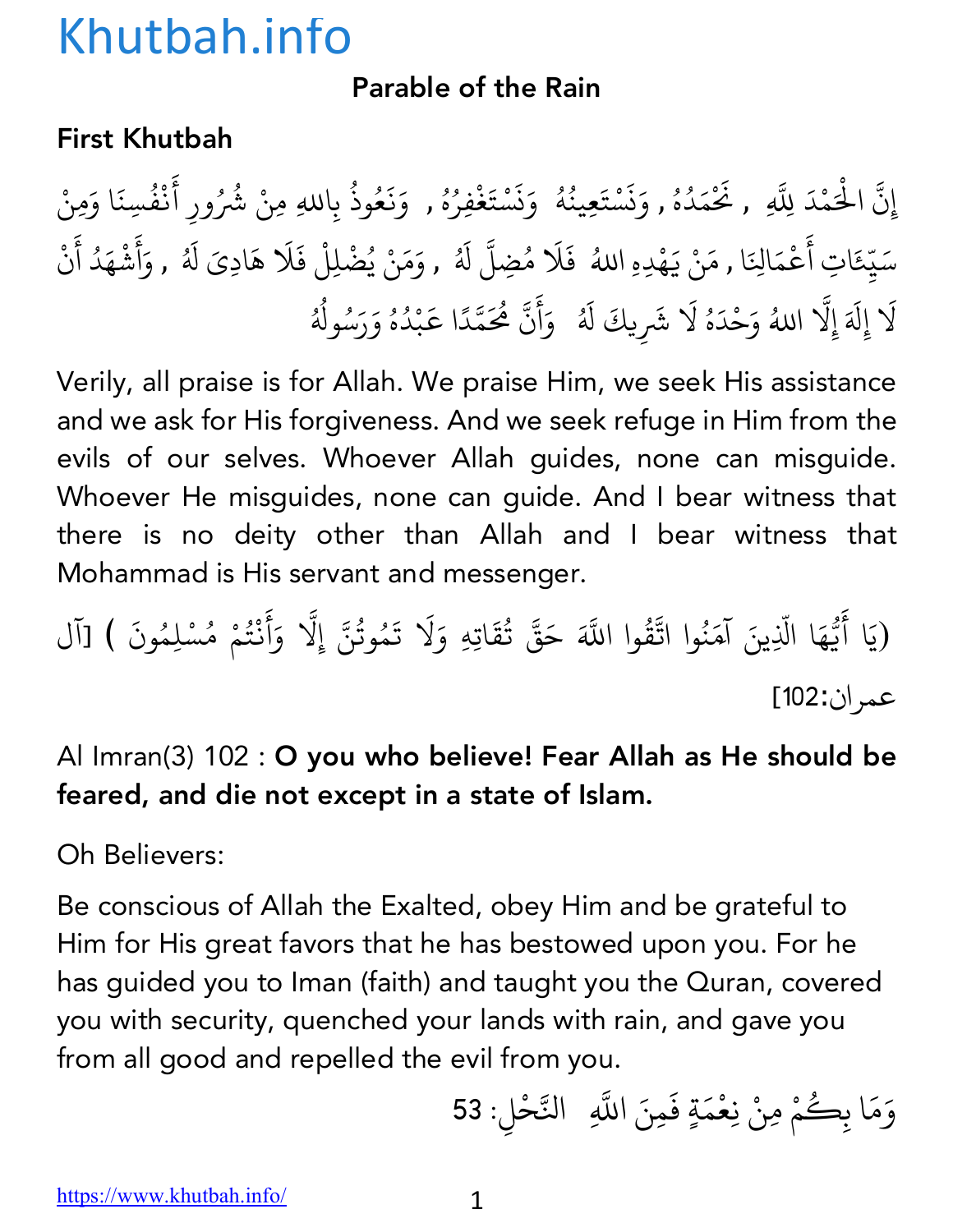An Nahl (16) 53: And whatever you have of favor - it is from Allah. Then when adversity touches you, to Him you cry for help.

Oh people:

Making it rain is one of the exclusive attributes of Lordship. It is among the factors mandating servitude to Allah the Exalted. In acknowledgment of His Divine Might. And complying with His commands and shariah. And being grateful to Him for His bounties and favors.

وَهُوَ الَّذِي يُنَزِّلُ الْغَيْثَ مِنْ بَعْدِ مَا قَنَظُوا وَيَنْشُرُ ا<br>المسلمان<br>المسلمان 4 المستقبل المستقبل المستقبل المستقبل المستقبل المستقبل المستقبل المستقبل المستقبل المستقبل المستقبل المستقبل ال<br>والمستقبل المستقبل المستقبل المستقبل المستقبل المستقبل المستقبل المستقبل المستقبل المستقبل المستقبل المستقبل ا ْ ؚ<br>֡֝֟<br>֖֝֟֝֟֝֟֟֟֟֟֟֟֟֟֟֟֟֟֟֟<u>֚</u> َ  $\ddot{\phantom{0}}$ ُ **∶ ∶** رَحْمَتَهُ وَهُوَ الْوَ  $\ddot{\phantom{0}}$ المستقبل المستقبل المستقبل المستقبل المستقبل المستقبل المستقبل المستقبل المستقبل المستقبل المستقبل المستقبل ال<br>والمستقبل المستقبل المستقبل المستقبل المستقبل المستقبل المستقبل المستقبل المستقبل المستقبل المستقبل المستقبل ا ا<br>المسلمان<br>المسلمان ْ لِّيُّ الْحَمِيدُ ֪֪֪֖֦֖֧֦֖֧֖֧֦֖֧֦֖֧֦֖֖֡֟֟֟֟֟֟֟֟֟֟֟֟֟֟֟֟֡֟֟֟֟֟֟֩֬֝֟֟֩֬֟֟֟֩֬֝֓֟֩֕֓֟֩֓֟֩֬֓֝֬֝֓֬֝֬֝֬֟֩֬֝֬֝֬֝֬֝֬֝֬֝֬֝֬֝֬ الشُّورَى: 28

As-Shura (42) 28: And it is He who sends down the rain after they had despaired and spreads His mercy. And He is the Protector, the Praiseworthy.

And for the impact of the blessed rain on people's lives. And the changes that happen on the land because of it. For indeed Allah the Exalted presented it as an example:

وَيَضْرِبُ اللَّهُ الْأَ َ المستقبل المستقبل المستقبل المستقبل المستقبل المستقبل المستقبل المستقبل المستقبل المستقبل المستقبل المستقبل ال<br>والمستقبل المستقبل المستقبل المستقبل المستقبل المستقبل المستقبل المستقبل المستقبل المستقبل المستقبل المستقبل ا  $\tilde{\epsilon}$ ِ<br>مُثَالَ لِلنَّاسِ لَعَلَّهُمْ يَتَذَكَّرُونَ ۖ إِبْرَاهِيمَ: 25 ْ **∶** ैं.<br>. .<br>.<br>. ُ َ  $\ddot{\phantom{0}}$ َ  $\ddot{\cdot}$ ْ

Ibrahim (14) 25: And Allah presents examples for the people that perhaps they will be reminded.

And from the Quranic examples of the blessed rain is likening the earth after the rain to the worldly life that blossoms for its people. Then they are struck by its afflictions. Or they die and leave it after they gathered in it what they had gathered. And built what they built. The dweller does not remain. And the homes do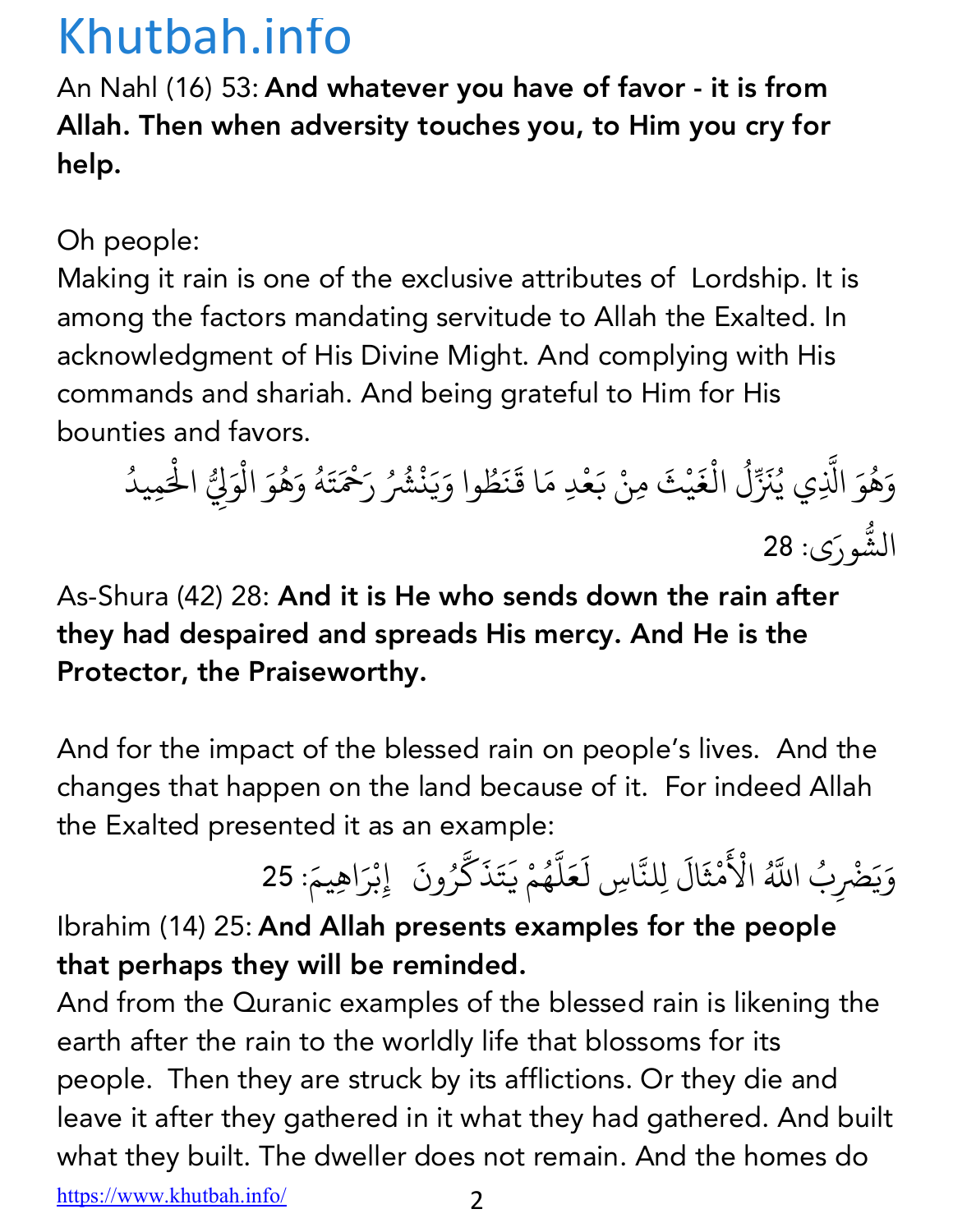not remain in their state and beauty. Rather all leave to be succeeded by others.

And because of the importance of this great example. And so that the readers of the Qur'an become aware of it. It was repeated to them in four places in the Book of Allah Almighty: Allah Almighty mentioned it in Surat Yunus:

إِنَّمَا مَثَلُ الْحُيَاةِ الدُّنْيَا كَمَاءٍ أَنْزَلْنَاهُ مِنَ السَّمَاءِ فَاخْتَلَطَ بِهِ نَبَاتُ الْأَ :<br>; **∶** ֦֚֚֝֝֝֝֟<u>֓</u> ֧֧֦֧֦֧֦֧֦֦֧֦֦֖֧֦֧֦֧֦֧֦֧֦֧֖֝֟֟֟֟֟֟֟֟֟֟֟֟֟֟֟֟֟֟֟֟֟֡֬֟֝֟֟֓֝֬֟֓֝֬֟֬֝֬֟֓֝֬֝֬֝֬֝֬֝֬֝֬֝֬֝֬֝֬ ֦֖֦֦֦֪֦ׅׅ֧֦֧ׅ֧֦֧֪ׅ֧֚֚֝֝֝֝֝֝֝֬֝֓֝֬֝֓֟֝֬֝֓֟֓֡֬֝֓֟֓֡֬֝֓֟֓֡֬֜֓֡֬֜֓֡֬֝֓֟֓֡֬֓֜֓֓֬֝֓֞֬֝֓֞֓֝֬֝֓֞֟֓ **∶** ់<br>: المسلم<br>المسلمان<br>المسلمان :<br>. ؚ<br>ۣ<br>ۭ  $\ddot{\phantom{a}}$ ्<br>।  $\tilde{\epsilon}$ 4رْضِ مِمَّا يَأْكُلُ النَّاسُ وَالْأَ َ ْ ؚ<br>ۣ :<br>: ُ  $\tilde{\epsilon}$ نْعَامُ حَتَّى إِذَا أَخَذَ ُ ्<br>। رب<br>تِ الْأَرْضُ زُخْرُفَهَا وَازَّيَّنَتْ وَظَنَّ أَهْلُهَا ۚ المستقل المستقل المستقل المستقل المستقل المستقل المستقل المستقل المستقل المستقل المستقلة المستقلة ا َ 4 .<br>ا .<br>: ْ المسلم<br>المسلماني َ أَنَّهُمْ قَادِرُونَ عَلَيْهَا أَتَاهَا أَمْرُنَا لَيْلًا أَوْ نَهَارًا فَجَعَلْنَاهَا حَصِيدًا كَأَنْ لَمْ تَغْنَ ์<br>.<br>. 4 ُ ै<br>। ्<br>।  $\vdots$ ؚ<br>ׇ֚<br>ׇ֚֝<br>ׇׇׇׇׇׇ֖֚֝֝֝֝֝֝֝֝**֚** ُ َ  $\ddot{\phantom{a}}$ **∶** َ َ ا<br>ا ل َ **∶** َ ب الأ ِ ِ<br>پی<br>**ک** ه<br>مْسِ كَذَلِكَ نُفَصِّلُ الْآيَاتِ لِقَوْمٍ يَتَفَكَّرُونَ يُونُسَ: 24. ֦֖֦֦֦֦֦֧֦֦ׅׅ֧ׅ֧ׅ֧֦֧֚֚֝֝֝֝֝֝֝֬֝֬֝֓֝֬֝֟֝֬֝֓֝֬֝֓֝֟֓֝֬֝֓֟֓֡֬֟֓֡֟֓֡֬֜֓֡֬֜֓֡֬֓֜֓֓֜֓֬֝֓֞֬֝֓֞֓ ُ **∶** َ $\ddot{\phantom{0}}$ 4 ُ

Yunus (10) 24: The example of [this] worldly life is but like rain which We have sent down from the sky that the plants of the earth absorb - [those] from which men and livestock eat - until, when the earth has taken on its adornment and is beautified and its people suppose that they have capability over it, there comes to it Our command by night or by day, and We make it as a harvest, as if it had not flourished yesterday. Thus do We explain in detail the signs for a people who give thought. The worldly life blossoms for its inhabitants with security, wealth, prestige and well-being. To the point that he thinks that it will never go away from him:

وَظَنَّ أَهْلُهَا أَنَّهُمْ قَادِرُونَ عَلَيْهَا  $\ddot{\phantom{a}}$ ١, المستقبل المستقبل المستقبل المستقبل المستقبل المستقبل المستقبل المستقبل المستقبل المستقبل المستقبل المستقبل ال<br>والمستقبل المستقبل المستقبل المستقبل المستقبل المستقبل المستقبل المستقبل المستقبل المستقبل المستقبل المستقبل ا ैं।<br>। 4 ُ ؚ<br>ا ्<br>। ْ َ

### "its people suppose that they have capability over it"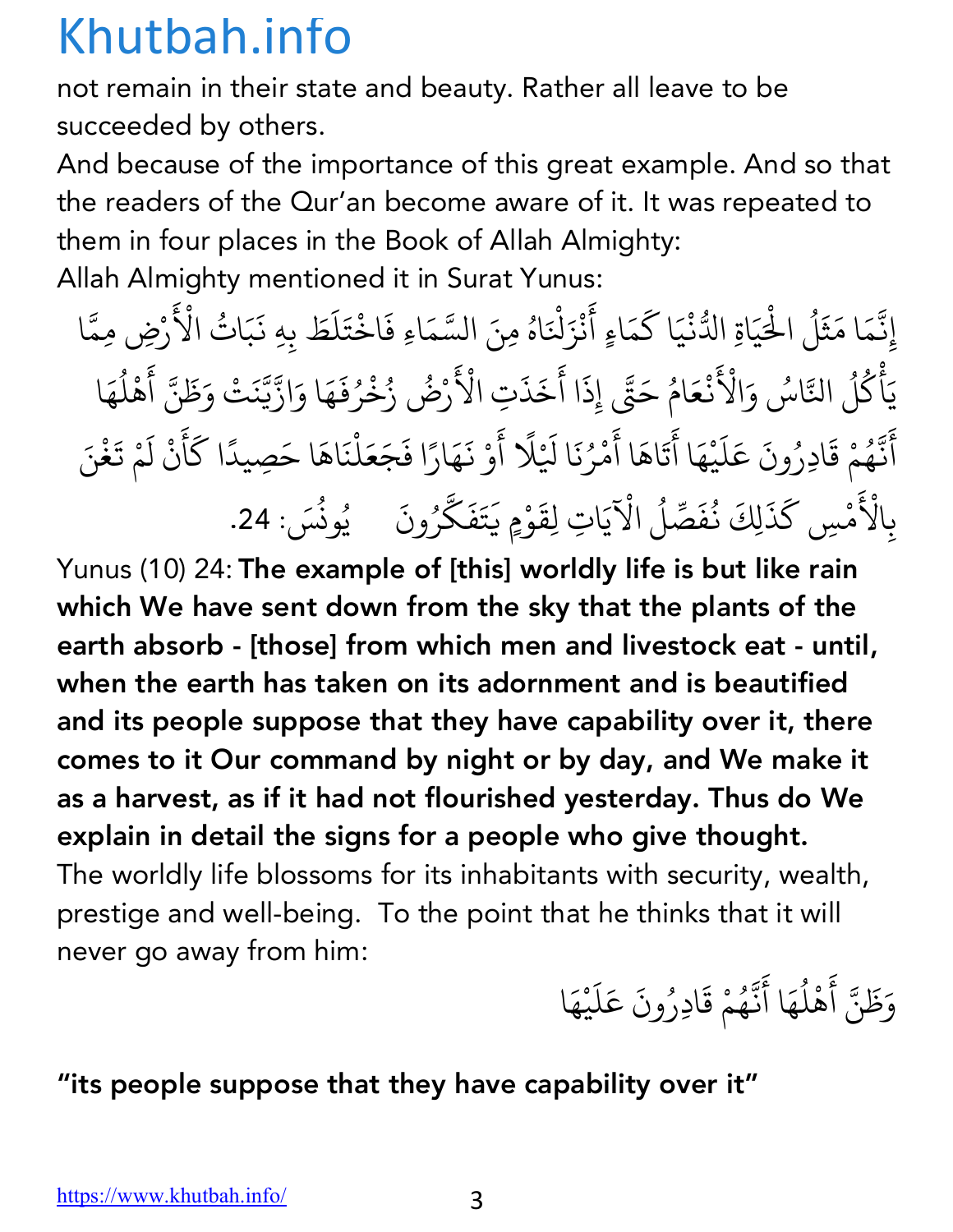How it eloquently expresses how the weak human is deceived by the capabilities and strength that he was given in his worldly life. And he does not know that its removal is close through a calamity that he did not take into account. He displays ability but he is helpless. He claims strength but he is weak. And he exhibits selfsufficiency but is needy of Allah the Exalted.

This corrupt thinking is destructive and it befalls individuals as it befalls nations. There are people who got rich quickly. And they thought that they would never be poor. And then their fortunes slipped away while they were watching. Just as happened during the stock market crash. And there were cities that blossomed with construction and buildings and were filled with tourists and visitors. Then the sea swallowed it. Or it was struck by a powerful earthquake. Then its inhabitants lost their loved ones, wealth and homes in an instant. And they ended up with nothing.

### أَتَاهَا أَمْرُنَا لَيْلًا أَوْ نَهَارًا فَجَعَلْنَاهَا حَصِيدًا كَأَنْ لَمْ تَغْنَ بِالْأَ ्<br>।<br>। ्<br>। المستقبل المستقبل المستقبل المستقبل المستقبل المستقبل المستقبل المستقبل المستقبل المستقبل المستقبل المستقبل ال<br>والمستقبل المستقبل المستقبل المستقبل المستقبل المستقبل المستقبل المستقبل المستقبل المستقبل المستقبل المستقبل ا ्<br>। ्<br>। **∶** ैं।<br>। ْ ֦֧֦֦֦֦֖֦֦֦֦֧֦֦֦֦֦֦֦֦֧֦֧֦֦֧֦֧֦֪֦֦֦֦֦֦֦֝֝֝֝֝֝֝֬֟֓֡֟֓֡֬֟֓֡֬֟֓֡֟֓֡֬֓֡֬֓֞֓֡֬֟֓֞֟֓֞֓֞֬֓֞֬֓֞֓֞֓֬֓֞֓  $\ddot{\phantom{0}}$ ل ्<br>। ै।<br>।  $\tilde{\epsilon}$ م ِس ْ

There comes to it Our command by night or by day, and We make it as a harvest, as if it had not flourished yesterday. What a scary thing. The person should not incline towards this worldly life and should not feel secure from the plan of Allah: ا idly lie and should not leer secule nom the plan or Allan.<br>أَفَأَمِنَ أَهْلُ الْقُرَى أَنْ يَأْتِيَهُمْ بَأْسُنَا بَيَاتًا وَهُمْ نَائِمُونَ \* أَوَأَمِنَ أَهْلُ الْقُرَى أَنْ ्<br>। **∶** ا<br>: المستقبل المستقبل المستقبل المستقبل المستقبل المستقبل المستقبل المستقبل المستقبل المستقبل المستقبل المستقبل ال<br>والمستقبل المستقبل المستقبل المستقبل المستقبل المستقبل المستقبل المستقبل المستقبل المستقبل المستقبل المستقبل ا َ َ ֪֡֡֬֟֟֟֟֟֟֟֟֟֟֟֟֟֟֟֟֟֟֟֟֟֟֟֟֟<sup>֟</sup> ्<br>। المستقبل المستقبل المستقبل المستقبل المستقبل المستقبل المستقبل المستقبل المستقبل المستقبل المستقبل المستقبل ال<br>والمستقبل المستقبل المستقبل المستقبل المستقبل المستقبل المستقبل المستقبل المستقبل المستقبل المستقبل المستقبل ا **∶** ْ  $\ddot{\phantom{0}}$ **∶ البار**<br>البارات المسلم<br>المسلمان<br>المسلمان ا<br>: **│** ֖֖֪֪֪֪֦֪֦֪֪֪֦֪֪֦֪֪֪֦֪֪֪֦֚֚֚֚֚֚֚֚֚֚֚֚֚֚֚֚֚֚֚֚֝֝֝֝֝֝֝֬֝֬֝֟֓֟֓֟ ُ ्<br>। يَأْتِيَهُمْ بَأْسُنَا ضُحًى وَهُمْ يَلْعَبُونَ \* أَفَأَمِنُوا مَكْرَ اللَّهِ فَلَا يَأْمَنُ مَكْرَ اللَّهِ إِلَّا َ ْ ्<br>। المستقبل المستقبل المستقبل المستقبل المستقبل المستقبل المستقبل المستقبل المستقبل المستقبل المستقبل المستقبل ال<br>والمستقبل المستقبل المستقبل المستقبل المستقبل المستقبل المستقبل المستقبل المستقبل المستقبل المستقبل المستقبل ا **ृ** ْ المسلم<br>المسلمان<br>المسلمان المستقبل المستقبل المستقبل المستقبل المستقبل المستقبل المستقبل المستقبل المستقبل المستقبل المستقبل المستقبل ال<br>والمستقبل المستقبل المستقبل المستقبل المستقبل المستقبل المستقبل المستقبل المستقبل المستقبل المستقبل المستقبل ا ً المستقبل المستقبل المستقبل المستقبل المستقبل المستقبل المستقبل المستقبل المستقبل المستقبل المستقبل المستقبل ال<br>والمستقبل المستقبل المستقبل المستقبل المستقبل المستقبل المستقبل المستقبل المستقبل المستقبل المستقبل المستقبل ا **∶** ैं।<br>।  $\ddot{\phantom{a}}$ َ ا<br>ا ُ <u>់</u> ्<br>। <u>َ</u> ُ <u>់</u> .<br>أ الْقَوْمُ الْخَاسِرُونَ الْأَ ْ **∶** ؚ<br>ۣ  $\tilde{\epsilon}$ .<br>أَعْرَافِ: 97-99 ؚ<br>ا

Al Araf (7) 97-99: (97) Then, did the people of the cities feel secure from Our punishment coming to them at night while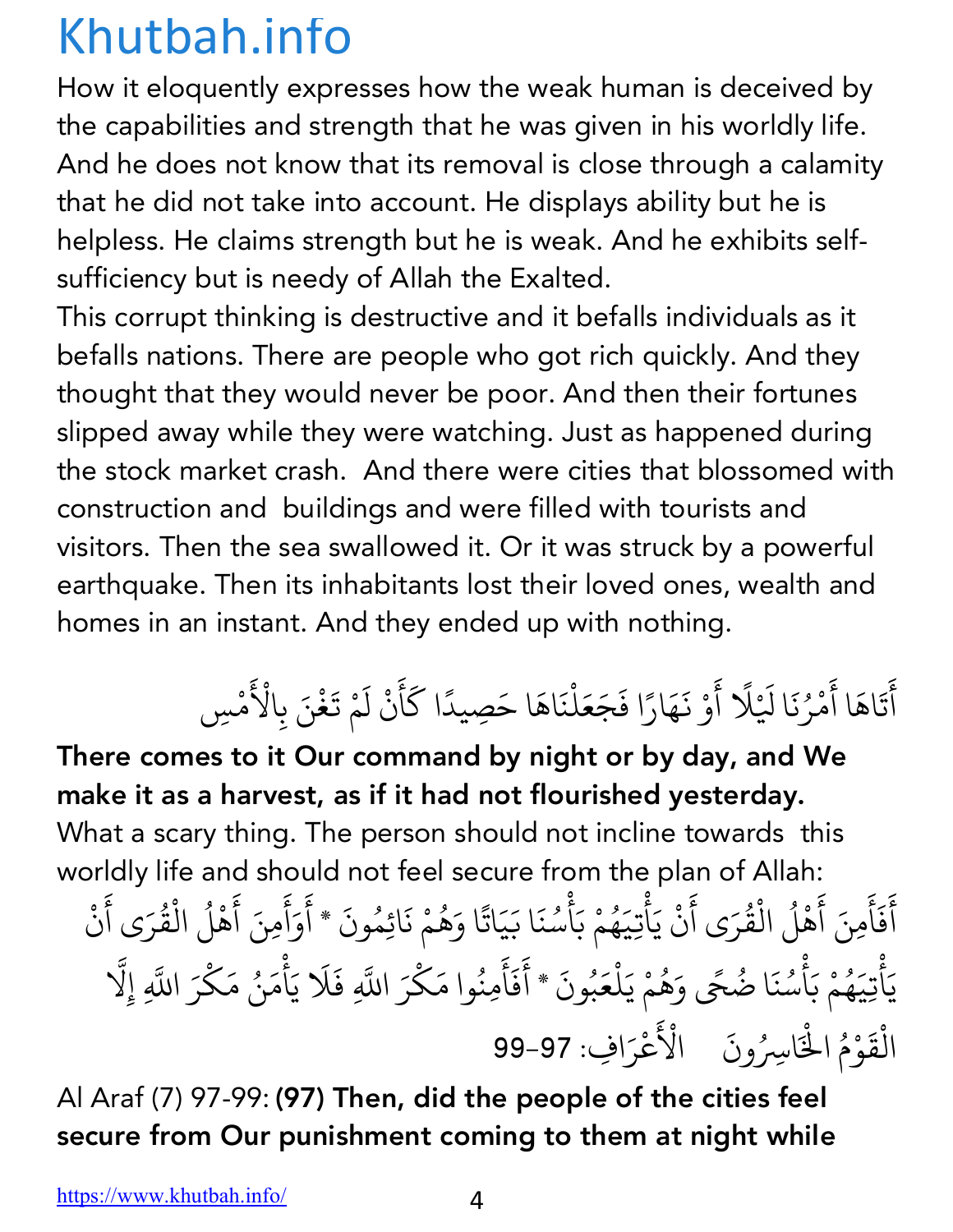they were asleep? (98) Or did the people of the cities feel secure from Our punishment coming to them in the morning while they were at play? (99) Then, did they feel secure from the plan of Allah? But no one feels secure from the plan of Allah except the losing people.

And this example was repeated in Surah Kahf which is read every Friday. So that the one who reads it takes heed.

وَاضْرِبْ لَهُمْ مَثَلَ الْحَيَاةِ الدُّنْيَا كَمَاءٍ أَنْزَلْنَاهُ مِنَ السَّمَاءِ فَاخْتَلَطَ بِهِ نَبَاتُ<br>مَاسِّبَاتُ َ المستقبل المستقبل المستقبل المستقبل المستقبل المستقبل المستقبل المستقبل المستقبل المستقبل المستقبل المستقبل ال<br>والمستقبل المستقبل المستقبل المستقبل المستقبل المستقبل المستقبل المستقبل المستقبل المستقبل المستقبل المستقبل ا ्<br>। ์<br>.<br>. ֧֖֖֖֖֖֖֖֖֪֪ׅ֚֚֚֚֚֚֚֚֚֚֚֝֝֝֝֝֬֝֬֝֬֝֟֓֬֝֬֝֓֬֝֬֓֬֝֬֓֬֝֬֓֬֝֬֝֓֬֝֬ ْ ֦֧֦֦֦֖֦֦֦֦֖֧֦֦֦֦֦֦֦֦֧֦֧֦֦֦֦֦֦֦֦֧֦֦֪֦֪֪֪֪֪֦֚֝֝֝֝֝֝֟֓֡֟֓֡֟֓֡֬֟֓֡֟֓֡֟֓֡֟֓֡֬֓֞֓֡֬֟֓֡֓֞֬֓֞֓֞֡֓֞֬֓֞֬֓֞֓֬֝֓֞֓֟֓֞֟֓֞֟֟ **∶** َ : المسلم<br>المسلمان<br>المسلمان :<br>. .<br>.<br>.  $\ddot{\phantom{0}}$ **∶** ُ الأ ِ .<br>المجمع َرْضِ فَأَصْبَحَ هَشِيمًا تَذْرُوهُ الرِّيَاحُ وَكَانَ اللَّهُ عَلَى كُلِّ شَيْءٍ مُقْتَدِرًا ֺ֖֖֖֖֖֖֖֖֖֪֪֪ׅ֚֚֚֚֚֚֚֚֚֚֚֚֚֚֝֝֝֝֝֝֝֝֟֓֝֬֝֓֝֬֝֓֞֟֓֝֬֝֬֝֓֞֝֬֝֝֬֝֬֝֬֝֬֝֬֝֓֬֝֬֝֓֞֝֬֝֬֝֝֬֝֝֬ ֺ֧֦֪֦֪֦֖֧֝֝֝֝֟֟֝֬֝֟<u>֘</u> المستقبل المستقبل المستقبل المستقبل المستقبل المستقبل المستقبل المستقبل المستقبل المستقبل المستقبل المستقبل ال<br>والمستقبل المستقبل المستقبل المستقبل المستقبل المستقبل المستقبل المستقبل المستقبل المستقبل المستقبل المستقبل ا ؚ<br>ۣ <u>ّ</u> ؚ<br>ۣ **∶** ُ ْ الْكَهْفِ: 45 ْ َ

Al Kahf (18) 45: And present to them the example of the life of this world, [its being] like rain which We send down from the sky, and the vegetation of the earth mingles with it and [then] it becomes dry remnants, scattered by the winds. And Allah is ever, over all things, Perfect in Ability.

Let us look at the beauty of the rain as it rains in abundance. Then the earth that has become saturated from it. And the people go out to its plains, desert, and valleys, so that they could enjoy the sight of the flowing water. And they fill their chests with the scent of its dew and mist. Then they enjoyed the greenery of the earth and its spring. Then their livestock grazed. And their gardens and vegetation were watered by it. And they crowded the green meadows seeking leisure and enjoyment in them. Then weeks after this joy and delight the green earth becomes yellow and its vegetation becomes dry. Then it breaks up and falls to be swept by the winds. And nothing remains of it. The dust of the earth returns along with its harshness and severity. And this is in the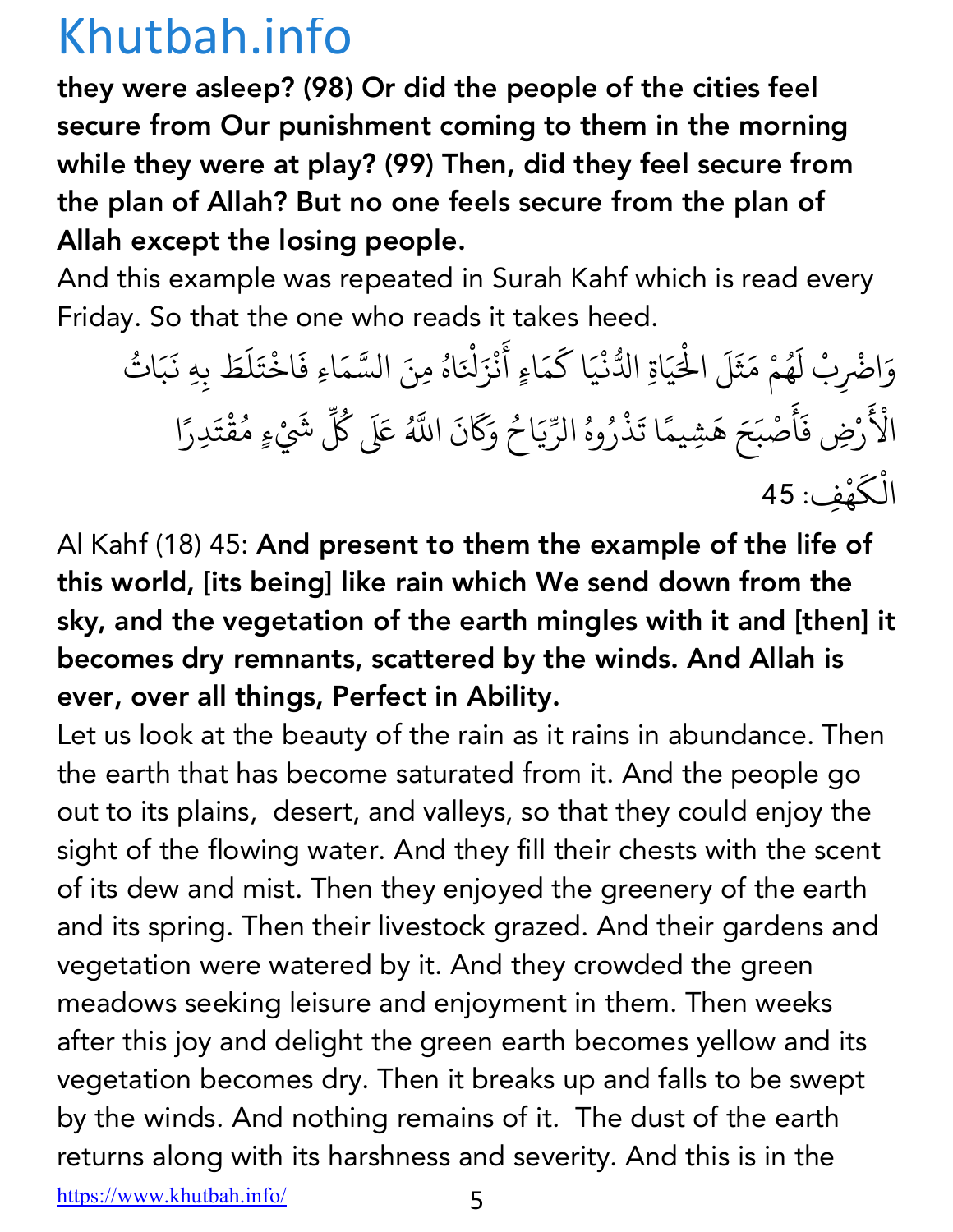worldly life for the one who thinks about it. The wealth, prestige, money, security, and well-being that a person may obtain lasts for years and decades at the most. Then the body weakens as a result of old age. And the health declines. And the term approaches and the person occupied with this worldly life realizes what he has amassed does not benefit him at all. Rather he moves away from it to another home. That is, if he is not struck with a calamity beforehand.

And in most cases, as a person ages, the utility of the worldly life decreases for him. In the first part of his life when he is active and strong, he works and toils, and he lacks much of what he wants. Then he obtains from this worldly life after working and toiling at length but he has transitioned beyond his youth to old age. Those after him benefit from what he obtains. And this great example was referred to in Surah AzZumar. Allah the Exalted said:

أَلَمْ تَرَ أَنَّ اللَّهَ أَنْزَلَ مِنَ السَّمَاءِ مَاءً فَسَلَكَهُ يَنَابِيعَ فِي الْأَ ्<br>। ل **∶**  $\ddot{\phantom{0}}$ ्<br>। :<br>; ֧֖֖֖֖֖֖֚֚֚֚֚֚֚֚֚֚֚֚֝֝֝<u>֚</u> ْ  $\ddot{\phantom{0}}$ َ ֦֦֦֦֦֖֚֚֚֚֝֝֝֝֝֝֝֝֝֬֝֝֝**֟** ا<br>المسلمان<br>المسلمان **∶**  $\tilde{\epsilon}$ المستقبل المستقبل المستقبل المستقبل المستقبل المستقبل المستقبل المستقبل المستقبل المستقبل المستقبل المستقبل ال<br>والمستقبل المستقبل المستقبل المستقبل المستقبل المستقبل المستقبل المستقبل المستقبل المستقبل المستقبل المستقبل ا رْضِ ثُمَّ يُخْ رِجُ بِهِ زَرْعًا ؚ<br>ۣ **∶** ً ئخ ْ ُ َ<br>تَلِفًا أَلْوَانُهُ ثُمَّ يَهِيجُ فَتَرَاهُ مُصْفَرًّا ثُمَّ يَجْعَلُهُ حُطَامًا إِنَّ فِي ذَلِكَ لَذِكْرَى لِأُولِي ់<br>: ل المستقبل المستقبل المستقبل المستقبل المستقبل المستقبل المستقبل المستقبل المستقبل المستقبل المستقبل المستقبل ال<br>والمستقبل المستقبل المستقبل المستقبل المستقبل المستقبل المستقبل المستقبل المستقبل المستقبل المستقبل المستقبل ا المستقبل المستقبل المستقبل المستقبل المستقبل المستقبل المستقبل المستقبل المستقبل المستقبل المستقبل المستقبل ال<br>والمستقبل المستقبل المستقبل المستقبل المستقبل المستقبل المستقبل المستقبل المستقبل المستقبل المستقبل المستقبل ا .<br>ا **∶** ؚ<br>ۣ المستقبل المستقبل المستقبل المستقبل المستقبل المستقبل المستقبل المستقبل المستقبل المستقبل المستقبل المستقبل ال<br>والمستقبل المستقبل المستقبل المستقبل المستقبل المستقبل المستقبل المستقبل المستقبل المستقبل المستقبل المستقبل ا **∶** المستقبل المستقبل المستقبل المستقبل المستقبل المستقبل المستقبل المستقبل المستقبل المستقبل المستقبل المستقبل ال<br>والمستقبل المستقبل المستقبل المستقبل المستقبل المستقبل المستقبل المستقبل المستقبل المستقبل المستقبل المستقبل ا ֺ<u>֓</u> المستقبل المستقبل المستقبل المستقبل المستقبل المستقبل المستقبل المستقبل المستقبل المستقبل المستقبل المستقبل ال<br>والمستقبل المستقبل المستقبل المستقبل المستقبل المستقبل المستقبل المستقبل المستقبل المستقبل المستقبل المستقبل ا ؚ<br>ۣ ์<br>. ∫<br>≀  $\ddot{\phantom{a}}$ الأ  $\tilde{\epsilon}$ لْبَابِ الزُّمَرِ: 21 ֧֖֖֖֖֖֖֖֧֚֚֚֚֚֚֚֚֚֚֝֝֝<u>֚</u><br>֧֚֝ َ

AzZumar (39) 21: Do you not see that Allah sends down rain from the sky and makes it flow as springs [and rivers] in the earth; then He produces thereby crops of varying colors; then they dry and you see them turned yellow; then He makes them [scattered] debris. Indeed in that is a reminder for those of understanding.

It is a living example before us that invites use to think and remember and to not be heedless. And it was repeated a fourth time in Surah Al Hadid. Allah the Exalted said: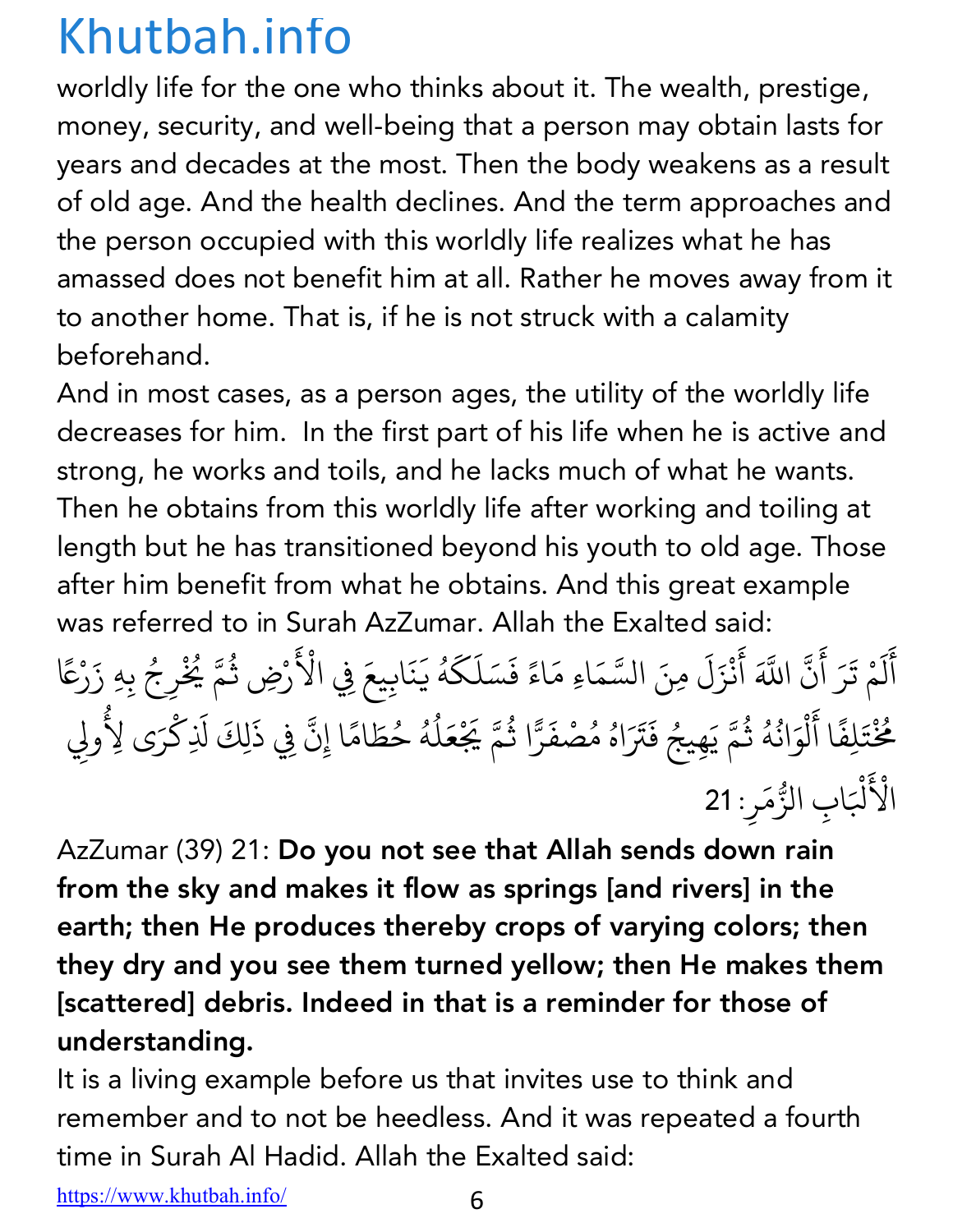اعْلَمُوا أَنَّمَا الْحَيَاةُ الدُّنْيَا لَعِبٌ وَلَهْوٌ وَزِينَةٌ وَتَفَاخُرٌ بَيْنَكُمْ وَتَكَاثُرٌ فِي ؚ<br>ا َ  $\ddot{\phantom{a}}$ 4<br>4<br>4 َ ֦֖֧֦֪֪֦֖֧֦֪֦֖֖֖֪֪֪֖֞֟֓֟֓֟֟֟֟֟֟֟֟֟֓֡֟֟֟֟֟֬֟֟֟֟֬֟֟֓֟֬֝֟֓֟֬֝֟֟֩֬֝֟֓֟֬֝֬֟֟֬֝֟֟֟֬֝֬֝֟֟֬֝֬֝֬֝֬֝֬֝֬֝֬֝֬֝֬֝֟֝֬֝֬֝֬֝֬֝֬֝֬ ٌ**│** ا ्<br>। ْ ٌ َ ٌ ्<br>।  $\ddot{\phantom{0}}$ ै।<br>। ٌ **∶** ِ<br>ا **∶** المستقبل المستقبل المستقبل المستقبل المستقبل المستقبل المستقبل المستقبل المستقبل المستقبل المستقبل ا الأ  $\tilde{\epsilon}$ مْوَالِ وَالْأَ  $\tilde{\epsilon}$ وْلَادِ كَمَثَلِ غَيْثٍ أَعْجَبَ الْكُفَّارَ نَبَاتُهُ ثُمَّ يَهِيجُ فَتَرَاهُ مُصْفَرًّا ثُمَّ ֦֦֖֦֦֦֪֦֪֦֪֦֪֪֪֦֪֪֪֦֪֪֦֚֚֝֝֝֝֝֝֝֝֬֝֝֓֝֬֝֟֝֬֝֓֝֬֝֓֟֓֟֓֡֟֓֟֓֡֟֓֟֓֡֟֓֡֟֓֡֟֓֡֟֓֡֬֟֓֡֬֟֓֡֟֟֓֞֟֟֟ ्<br>। َ **∶** ्<br>। المباد<sup>ر</sup><br>المبادر 4 **∶** المستشرك المستشرك المستشرك المستشرك المستشرك المستشرك المستشرك المستشرك المستشرك المستشرك المستشرك المستشركة ا<br>والمستشركة المستشركة المستشركة المستشركة المستشركة المستشركة المستشركة المستشركة المستشركة المستشركة المستشركة المستقبل المستقبل المستقبل المستقبل المستقبل المستقبل المستقبل المستقبل المستقبل المستقبل المستقبل المستقبل ال<br>والمستقبل المستقبل المستقبل المستقبل المستقبل المستقبل المستقبل المستقبل المستقبل المستقبل المستقبل المستقبل ا .<br>ا َ ؚ<br>ۣ المستقبل المستقبل المستقبل المستقبل المستقبل المستقبل المستقبل المستقبل المستقبل المستقبل المستقبل المستقبل ال<br>والمستقبل المستقبل المستقبل المستقبل المستقبل المستقبل المستقبل المستقبل المستقبل المستقبل المستقبل المستقبل ا ्<br>। المستقبل المستقبل المستقبل المستقبل المستقبل المستقبل المستقبل المستقبل المستقبل المستقبل المستقبل المستقبل ال<br>والمستقبل المستقبل المستقبل المستقبل المستقبل المستقبل المستقبل المستقبل المستقبل المستقبل المستقبل المستقبل ا  $\ddot{\phantom{0}}$ يَكُونُ حُطَامًا وَفِي الْآ ُ ֧֦֧֝<u>֓</u> ا وَفِي الْأَخِرَةِ عَذَابٌ شَدِيدٌ وَمَغْفِرَةٌ مِنَ اللَّهِ وَرِضْوَانٌ وَمَا الْحَيَاةُ ٌ ٌَ ्<br>। ٌ :<br>; ٌ َْ ُ ֧֞<u>֟</u> الدُّنْيَا إِلَّا مَتَاعُ الْغُرُورِ الْحَدِيدِ: 20 ْ :<br>; **∶** ْ المستقبل المستقبل المستقبل المستقبل المستقبل المستقبل المستقبل المستقبل المستقبل المستقبل المستقبل المستقبل ال<br>والمستقبل المستقبل المستقبل المستقبل المستقبل المستقبل المستقبل المستقبل المستقبل المستقبل المستقبل المستقبل ا المستقبل المستقبل المستقبل المستقبل المستقبل المستقبل المستقبل المستقبل المستقبل المستقبل المستقبل المستقبل ال<br>والمستقبل المستقبل المستقبل المستقبل المستقبل المستقبل المستقبل المستقبل المستقبل المستقبل المستقبل المستقبل ا ْ

Al Hadid (57) 20: Know that the life of this world is but amusement and diversion and adornment and boasting to one another and competition in increase of wealth and children like the example of a rain whose [resulting] plant growth pleases the tillers; then it dries and you see it turned yellow; then it becomes [scattered] debris. And in the Hereafter is severe punishment and forgiveness from Allah and approval. And what is the worldly life except the enjoyment of delusion. And this verse started with a command:

اعْلَمُوا أَنَّمَا الْحَيَاةُ الدُّنْيَا ؚ<br>ا **∶**  $\ddot{\phantom{a}}$ :<br>; َْ ֖֖֖֧֡֟֟֟֟֟֟֟֟֟֟֟֟֟֟֟֟֟֟֟֟֟֟֟֟֟<sup>֟</sup> َ

### "Know that the life of this world"

Then afterwards Allah explained that it is simply amusement, diversion, adornment, boasting and competition in increasing. He gave the example of the land that received rain. Then its plants became yellow and became debris. And the verse was concluded by clarifying the reality of the afterlife. So that a person can chose which of them he wants and perform deeds accordingly.

و الآِفِي الْآخِرَةِ عَذَابٌ شَدِيدٌ وَمَغْفِرَةٌ مِنَ اللَّهِ وَرِضْوَانٌ وَمَا الْحَيَاةُ الدُّنْيَا إِلَّا مَتَاغ ٌ ٌ**∶** ्<br>। ٌ :<br>; ٌ .<br>. َ ֖֖֖֧֡֟֟֟֟֟֟֟֟֟֟֟֟֟֟֟֟֟֟֟֟֟֟֟֟֟֩֕<sup>֟</sup> ْ .<br>ة ्<br>। ُ الغُرُورِ ْ ا<br>المسلمان<br>المسلمان المستقبل المستقبل المستقبل المستقبل المستقبل المستقبل المستقبل المستقبل المستقبل المستقبل المستقبل المستقبل ال<br>والمستقبل المستقبل المستقبل المستقبل المستقبل المستقبل المستقبل المستقبل المستقبل المستقبل المستقبل المستقبل ا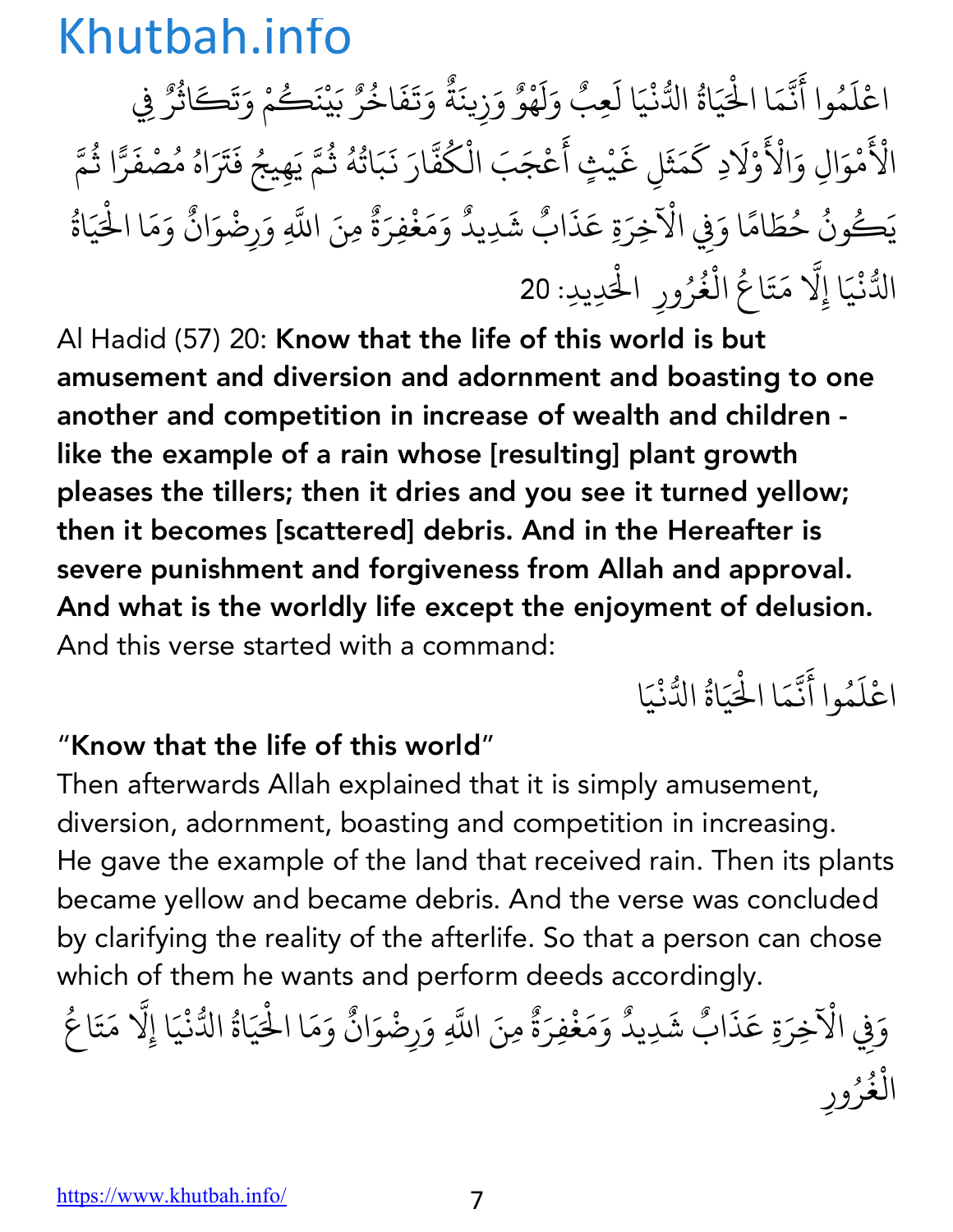### "And in the Hereafter is severe punishment and forgiveness from Allah and approval. And what is the worldly life except the enjoyment of delusion"

So these are four examples that Allah Almighty gave with regards to when the blessed rain adorns the earth and brings joy to sight. Then its impact quickly disappeared. And this is the state of this worldly life. Its beauty and adornment disappear and through death a person leaves it. And it is incumbent for the believer to take a lesson from these examples. Where the rain falls and what results from it. Then its disappearance after that. Indeed the heart benefits more from the examples and lessons than the earth benefits from the blessed rain. And examples and lessons in the Quran nourish the heart. المستقبل المستقبل المستقبل المستقبل المستقبل المستقبل المستقبل المستقبل المستقبل المستقبل المستقبل المستقبل ال<br>والمستقبل المستقبل المستقبل المستقبل المستقبل المستقبل المستقبل المستقبل المستقبل المستقبل المستقبل المستقبل ا ُ 4 ْ المسيح المسيح المسيح المسيح المسيح المسيح المسيح المسيح المسيح المسيح المسيح المسيح المسيح المسيح المسيح المسيح ֦֖֦֦֦֪֦֧֧֧֚֚֚֝֝֝֝֝֝֝֝֝֝֬֝֝֝֟֝֬֝֝֬֝֝֟֓֝֟֓֝֬֝֓֝֬֝֓֝֬֝֟֓֝֬֝֓֝֬֝֓֝֬֝֓֝֬֝֓֝֬֝֓֝֬֝֓֝֬֝֓֝֬֝֝

وَتِلْكَ الْأَ ُمْثَالُ نَضْرِبُهَا لِلنَّاسِ وَمَا يَعْقِلُهَا إِلَّا الْعَالِمُونَ الْعَنْكَبُوتِ: 43 ْ المستقبل المستقبل المستقبل المستقبل المستقبل المستقبل المستقبل المستقبل المستقبل المستقبل المستقبل المستقبل ال<br>والمستقبل المستقبل المستقبل المستقبل المستقبل المستقبل المستقبل المستقبل المستقبل المستقبل المستقبل المستقبل ا 4**∶** ֧֚֝ Al Ankaboot (29) 43: And these examples We present to the people, but none will understand them except those of knowledge.

أ َ .<br>قُولُ مَا تَسْمَعُونَ وَأَسْتَغْفِرُ اللهَ لِى وَلَكُمْ مِنْ كُلِّ ُ **∶ ∶** أ **∶ Andrew Communication ∶ ∶** ∫<br>∫ ِ ذَنْبٍ فَاسْتَغْفِرُوهُ ۚ إِنَّهُ هُوَ الغَفُورُ **∶** ْ **∶** ُ <u>:</u> ∫<br>່ المستقبل المستقبل المستقبل المستقبل المستقبل المستقبل المستقبل المستقبل المستقبل المستقبل المستقبل المستقبل ال<br>والمستقبل المستقبل المستقبل المستقبل المستقبل المستقبل المستقبل المستقبل المستقبل المستقبل المستقبل المستقبل ا ैं।<br>। ∫<br>∫ ِّ بِهِ ا ֪֧֡֝֟֟֟֟֟֟֟֟֟֟֟֟֟֟֟֟֟֟֟֟֟֟<sup>֟</sup> الرَّحِيمُ ُ

I say what you have heard and I seek forgiveness from Allah for me and you from every sin. So seek forgives from Him, Verily He is Oft-Forgiving, the Most Merciful.

### Second Khutbah

م َ ال د ْ ُ +ِ ّ <sup>O</sup> ّ الص َ ِ , <sup>و</sup> َ ة ُ و <sup>O</sup> ّ الس َ <sup>ر</sup> ََ ُ <sup>x</sup> <sup>م</sup> َ س َ ُ <sup>أ</sup> َ <sup>و</sup> ِل اِ+ , <sup>و</sup> َ ش ْ ه د َ أ ُ َ ن ْ Z إِل َ ْ َ إِZ َ ْ ّ ا َ +ُ و ح َ د ْ َ ه ُ Z ش َ ْ َ يِ ك ْ ل َ َ ُ و َ أ َ ش ه د َ أ ُ َ ن م ّ م َُ ّ د َ ا ً ع َ ب ْ د ُ ه ُ و ر َ س َ ُ و ل ْ ُ ُ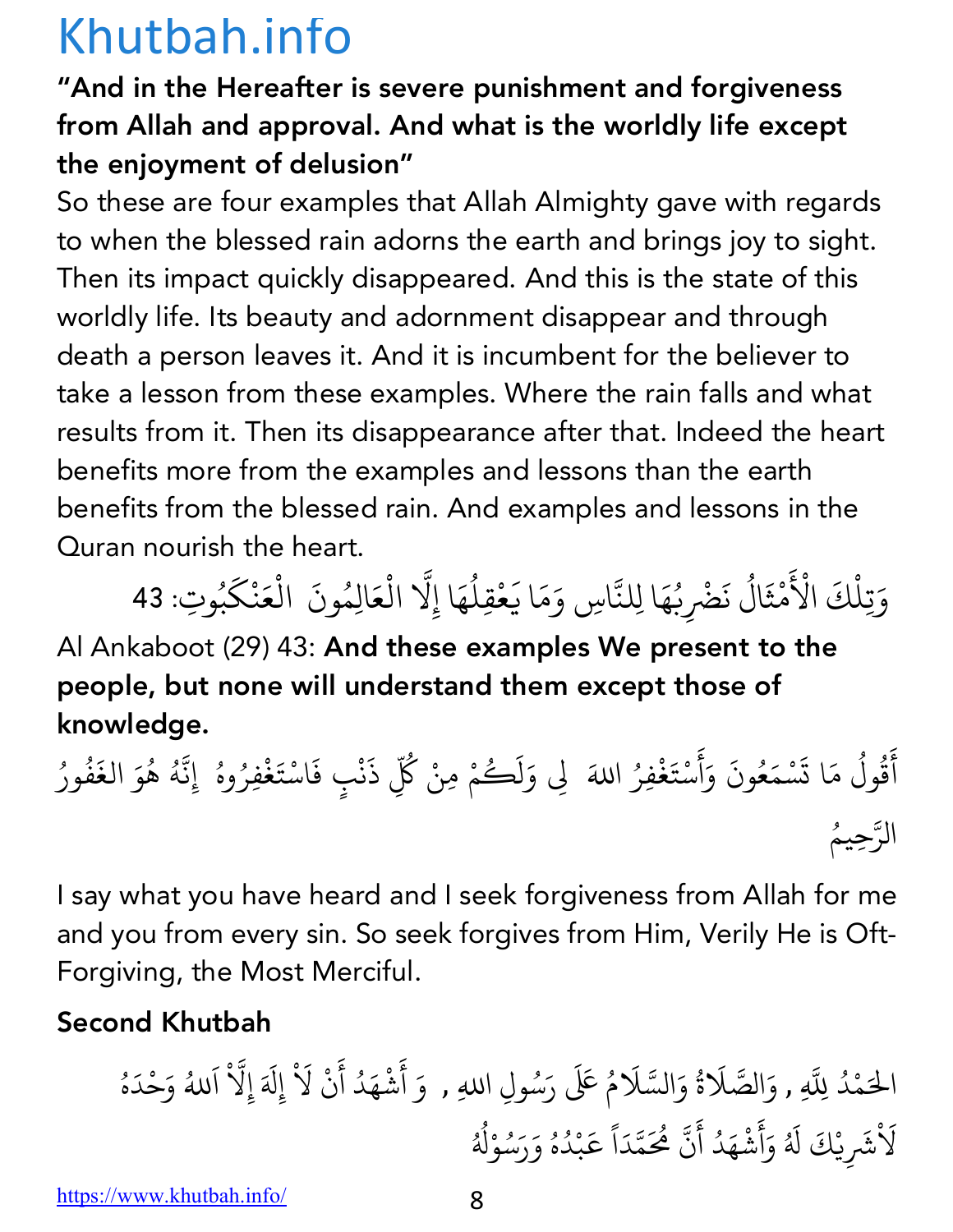All praise is to Allah, and peace and blessings upon the Messenger of Allah, and I bear witness that there is no deity other than Allah and I bear witness that Mohammad is His slave and messenger.

Oh people:

Only the deluded are deceived by the adornment of this world. And only the disappointed incline towards it. And he is like the one who thinks that the greenery of the earth will persist after the rain. And he does not know that the summer's sun will burn it and the winds will sweep it away until there is nothing left of it. And in these four verses is an example for those who take heed. And a lesson for those who remember.

And after each of these four verses, Allah the Exalted guided to what will benefit a person. In Surah Yunus he guided to performing deeds for the everlasting afterlife:

و اللَّهُ يَدْعُو إِلَى دَارِ السَّلَامِ وَيَهْدِي مَنْ يَشَاءُ إِلَى صِرَاطٍ مُسْتَقِيمٍ يُونُسَ: 25 ्<br>। **∶** ֖֖֚֚֚֚֚֝֝<u>֓</u> <u>َ</u> ُ

Yunus (10) 25: And Allah invites to the Home of Peace [i.e., Paradise] and guides whom He wills to a straight path. And He the Exalted guided in Surah Al Kahf to the righteous deeds. They are the enduring deeds:

الْمَالُ وَالْبَنُونَ زِينَةُ الْحَيَاةِ الدُّنْيَا وَالْبَاقِيَاتُ الصَّالِحَاتُ خَيْرٌ عِنْدَ رَبِّكَ ثَوَابًا ْ المستقبل المستقبل المستقبل المستقبل المستقبل المستقبل المستقبل المستقبل المستقبل المستقبل المستقبل المستقبل ال<br>والمستقبل المستقبل المستقبل المستقبل المستقبل المستقبل المستقبل المستقبل المستقبل المستقبل المستقبل المستقبل ا ْ  $\overline{\phantom{a}}$ ُ **∶** َ ֖֪֪֪֦֖֧֪֦֧֦֦֖֧֦֖֧֦֦֧֦֧֦֧֦֦֧֦֖֧֦֪֦֪֖֡֟֟֟֟֟֟֟֟֟֟֟֟֟֟֟֟֟֟֟֟֟֟֟֟֟֟֟֝֟֟֟֟֟֟֟֟֟֟֟֟֟֩֕֟֟֬֝֬֟֟֝֬֟֝֬֝֬֝֬ ्ُُ<br>।  $\ddot{\phantom{0}}$ ֧֦֧֝<u>֘</u> وَخَيْرٌ أَمَلًا ۖ الْكَهْفِ: 46 ؚ<br>ؚ<br>ؙ **ا**<br>ا ֦֖֦֖֦֖֚֚֚֚֝֝֝֝֝֝֝֝֝֝֝֝֝**֟** 

Al Kahf (18) 46: Wealth and children are [but] adornment of the worldly life. But the enduring good deeds are better to your Lord for reward and better for [one's] hope.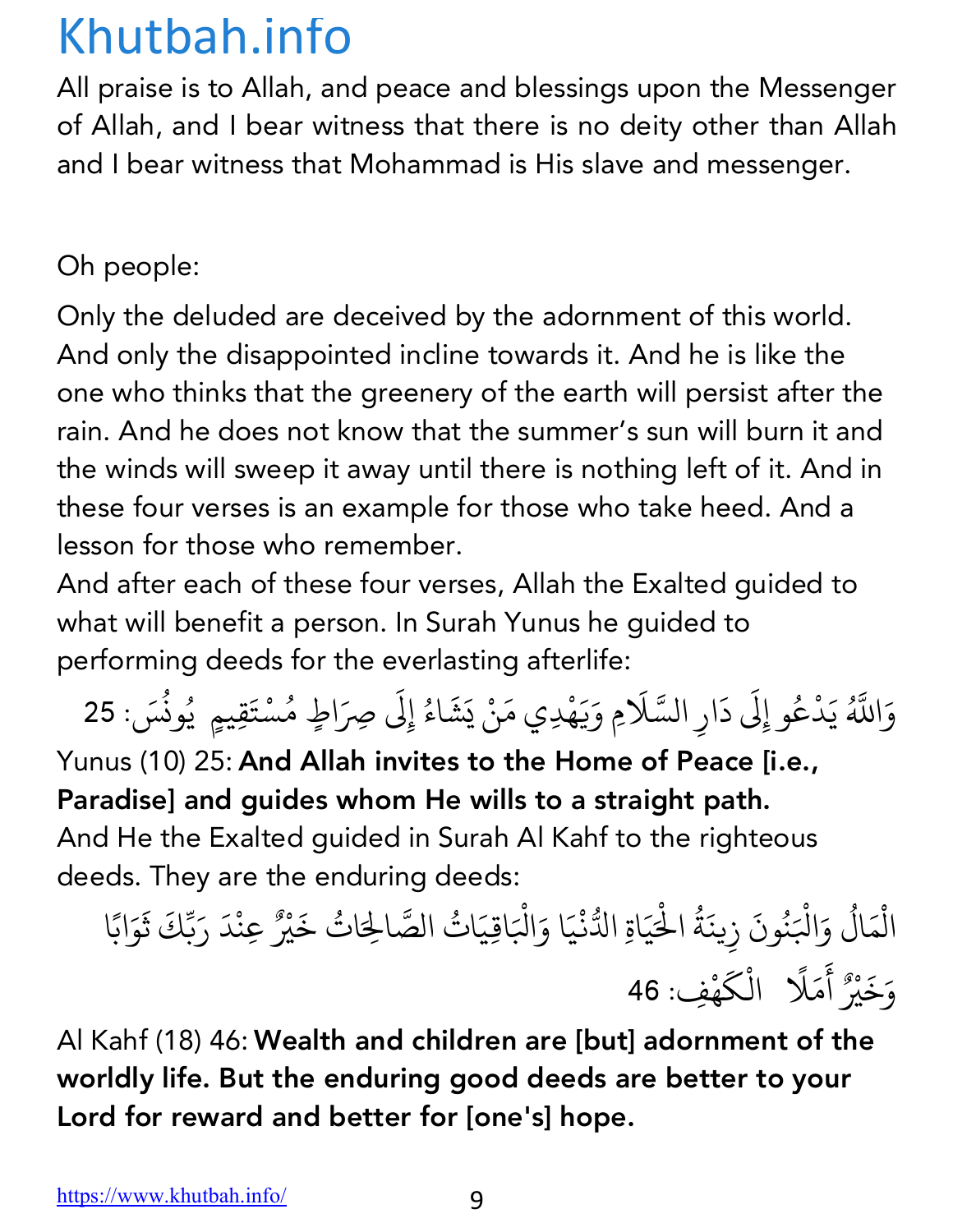And he guided in surah AzZumar to adherence to Islam and remembrance:

أَفَمَنْ شَرَحَ اللَّهُ صَدْرَهُ لِلْإِسْلَامِ فَهُوَ عَلَى نُورٍ مِنْ رَبِّهِ فَوَيْلٌ لِلْقَاسِيَةِ قُلُوبُهُمْ ्<br>। **∶ ∶** ْ َُ ُ **∶** َ **∶** ्<br>। ْ ُ ُ المستقبل المستقبل المستقبل المستقبل المستقبل المستقبل المستقبل المستقبل المستقبل المستقبل المستقبل المستقبل ال<br>والمستقبل المستقبل المستقبل المستقبل المستقبل المستقبل المستقبل المستقبل المستقبل المستقبل المستقبل المستقبل ا ُ ْ مِنْ ذِكْرِ اللَّهِ أُولَئِكَ فِي ضَلَالٍ مُبِينٍ الزُّمَرِ: 22 <u>់</u> ∫<br>≀ **∶** المستقبل المستقبل المستقبل المستقبل المستقبل المستقبل المستقبل المستقبل المستقبل المستقبل المستقبل المستقبل ال<br>والمستقبل المستقبل المستقبل المستقبل المستقبل المستقبل المستقبل المستقبل المستقبل المستقبل المستقبل المستقبل ا <u>֡</u> **∶** 

AzZumar (39) 22: So is one whose chest Allah has expanded to [accept] Islam and he is upon [i.e., guided by] a light from his Lord [like one whose heart rejects it]? Then woe to those whose hearts are hardened against the remembrance of Allah. Those are in manifest error.

And He the Exalted in Surah Al Hadid guided to competing for the paradise. For it is the true success. And success is not something from this worldly life no matter how much it is:

سَابِقُوا إِلَى مَغْفِرَةٍ مِنْ رَبِّكُ َ َ ِ<br>گ مْ وَجَنَّةٍ عَرْضُهَا كَعَرْضِ السَّمَاءِ وَالْأَ ्<br>। 4 ُ ֦֦֖֖֦֦֦֧֦֧֦֧ׅ֧֦֧֦֧֚֚֚֝֝֝֝֝֝֝֝֬֝֓֝֬֝֟֝֬֝֓֝֬֝֓֟֓֟֓֡֬֝֓֟֓֡֬֝֓֬֝֓֟֓֡֬֝֓֟֓֡֬֓֜֓֓֟֓֡֬֝֓֞֟֓֝֬ َ :<br>.  $\tilde{\epsilon}$ ا<br>: رْضِ أُعِدَّتْ 4 <u>ّ</u> لِلَّذِينَ آمَنُوا بِاللَّهِ وَرُسُلِهِ ذَلِكَ فَضْلُ اللَّهِ يُؤْتِيهِ مَنْ يَشَاءُ وَاللَّهُ ذُو الْفَضْلِ :<br>: َ ُ 4<br>4<br>4 ैं:<br>। المستقبل المستقبل المستقبل المستقبل المستقبل المستقبل المستقبل المستقبل المستقبل المستقبل المستقبل المستقبل ال<br>والمستقبل المستقبل المستقبل المستقبل المستقبل المستقبل المستقبل المستقبل المستقبل المستقبل المستقبل المستقبل ا .<br>ا المستقبل المستقبل المستقبل المستقبل المستقبل المستقبل المستقبل المستقبل المستقبل المستقبل المستقبل المستقبل ال<br>والمستقبل المستقبل المستقبل المستقبل المستقبل المستقبل المستقبل المستقبل المستقبل المستقبل المستقبل المستقبل ا ُ ْ الْعَظِيمِ الْحَدِيدِ: 21 ْ

Al Hadid (57) 21: Race [i.e., compete] toward forgiveness from your Lord and a Garden whose width is like the width of the heavens and earth, prepared for those who believed in Allah and His messengers. That is the bounty of Allah which He gives to whom He wills, and Allah is the possessor of great bounty. It is necessary for the believer to take a lesson from these examples. An to perform deeds in this world that will take him to the path of his afterlife. And he loves to meet His Lord for what awaits him from honor and success. And he does not incline to this world no matter how much of it he gets. And he should not be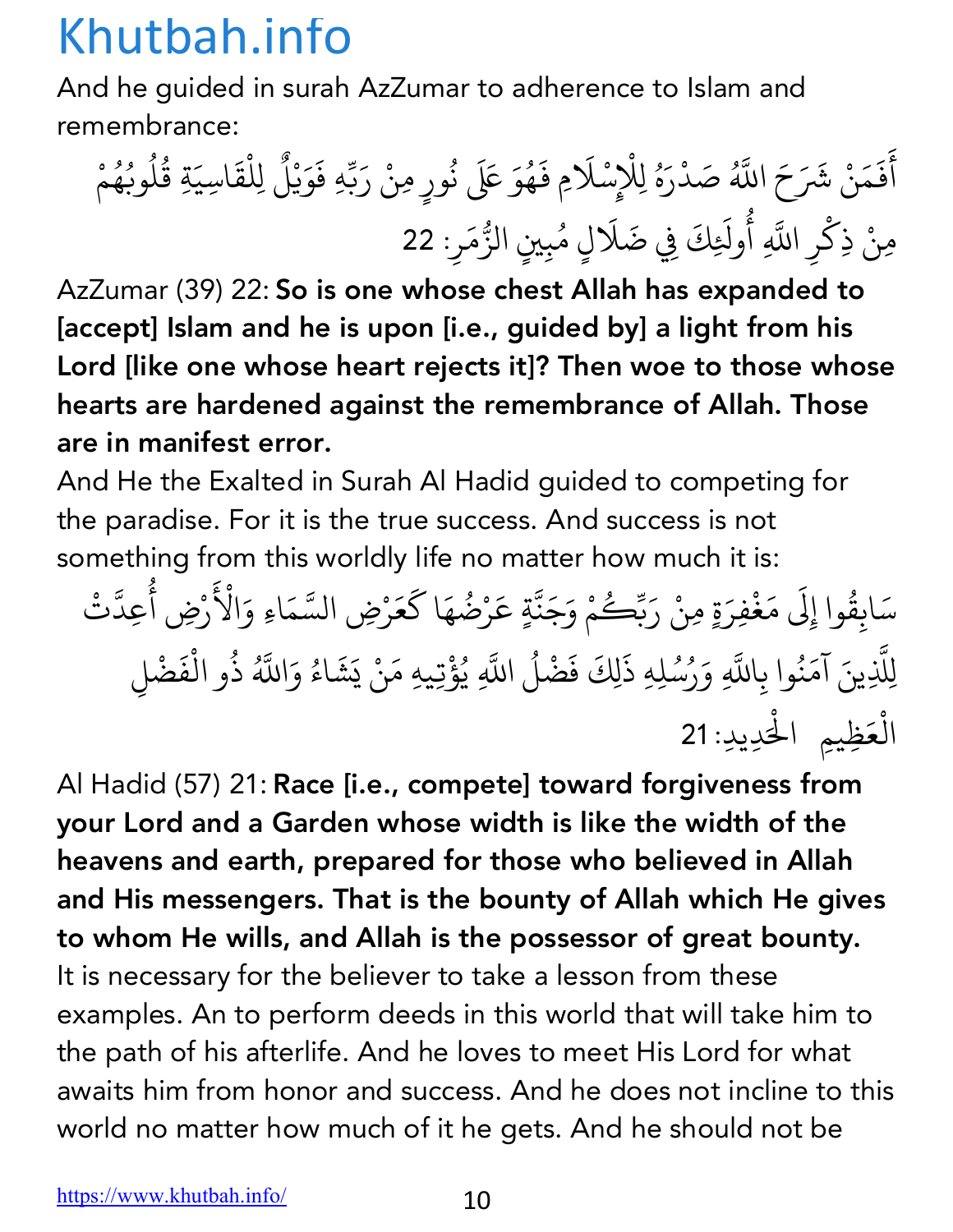deceived no matter how long it persists for him. For it is treacherous and does not fulfill. And it deceives and is not genuine. And it is temporary and does not last.

وَمَا الْحَيَاةُ الدُّنْيَا إِلَّا مَتَاعُ الْغُرُورِ ۖ الْحَدِيدِ: 20 َْ ֧֖֧֝֟֟֟֟֟֟֟֟֟֟֟֟֟֟֓֟֟֟֟֟֬֝֟֟<sup>֟</sup> .<br>ا َ ْ ∫<br>≀ ُ ْ

Al Hadid (57) 20: And what is the worldly life except the enjoyment of delusion.

> هَذَا وَصَلُّوا وَسَلِّهُ ֧֦֧֦֦֧֧֧֦֧֦֧֦֧֦֧֦֧֦֪֦֧֦֧֦֧֦֧֦֧֦֧֦֝֟֟֟֟֟֟֟֟֟֟֟֟֟֟֬֟֟֟֟֟֬֟֟֟֬֟֟֟֬֟֩֕֓֟֬֟֟֩֕֟֬֟֩֕֟֟֩֕֬֟֟֬֬ ֧֦֧֝<u>֘</u> وا عَلَى نَبِيِّكُم كَمَا أَمَرَكُمْ بِذلِكَ رَبُّكُ **∶** َ ैं।<br>∙ ؚ<br>ا **∶** ر<br>مئے ِ<br>مْ , فَقَالَ **∶ ∶**

I conclude with this and send prayers of blessings and peace upon your Prophet as your Lord commanded:

إِن ֡֡֟<u>֚</u> ्<br>द اللَّهَ وَمَلَابِكَتَهُ يُصَلُّونَ عَلَى النَّبِيِّ ۚ يَا أَيُّهَا الَّذِينَ آمَنُوا صَلُّوا عَلَيْهِ وَسَلِّمُوا تَسْلِيمًا **∶** ֺ֧֦֧֦֧֝֝<u>֚</u> **∶** ُ ِّ **.**<br>. ֡֡֝֟֓֝֟<u>֓</u> **∶ ّ** ֧֡֡֟֟֟֟֟֟֟֟֟<u>֟</u> **∶** ∫<br>∫ **.** َ**∶ ا**<br>ا **∶ ا**<br>ا

Al Ahzaab (33) 56: Indeed, Allah confers blessing upon the Prophet, and His angels [ask Him to do so]. O you who have believed, ask [ Allah to confer] blessing upon him and ask [ Allah to grant him] peace.

اللَّهُمَّ اهْدِنا فِيمَنْ هَدَيْتَ وَعَافِنا فِيمَنْ عَافَيْتَ وَتَوَلَّنا فِيمَنْ تَوَلَّيْتَ وَبَارِكْ لنا فِيمَا ֧֧֦֧֦֧֦֧֦֧֚֚֝֝֝֬<br>֧֚֝<br>֧֝ ُ .<br>. **∶ ∶ │ ∶** َ ֧֧֚֝֟֓֕֝֟֓֕֬֝֬֝֓֬֝֬֝֬֝֬֝֬֝֬֝֬֝֬֝֬֝֬֝֬֝֬֝֬ ्<br>। َأ َ ِ<br>عُطَيْتَ وَقِنا شَرَّ مَا قَضَيْتَ إِنَّكَ تَقْضِي وَلاَ يُقْضَى عَلَيْكَ وَإِنَّهُ لاَ يَذِلُّ مَنْ وَالَيْتَ **∶ ∶ ∶** المستقبل المستقبل المستقبل المستقبل المستقبل المستقبل المستقبل المستقبل المستقبل المستقبل المستقبل المستقبل ال<br>والمستقبل المستقبل المستقبل المستقبل المستقبل المستقبل المستقبل المستقبل المستقبل المستقبل المستقبل المستقبل ا ֚֚֝<br>֧֖֪֧֚֚֚֚֝֝֝֝֝֝֝֝֝֝֝֟֓֝֬֝֝֟֓֝֬֝֝֟֝֟֓֝֬֝֟֓֝֬֝֟֓֝֬֝֓֬֝֓֬֝֓֝֬֝֬֝֓֬ **∶** ֪֪֦֧֡֟֟֓֟֓֟֟֟֟֟֬֟֩֓֝֬֝֟֓֝֬֝֟<sup>֟</sup> **∶** ֧֖֧֦֚֚֚֝֝֬֝<br>֧֚֚֝ تَبَارَكْتَ رَبَّنَا وَتَعَالَيْتَ **∶ ∶ ∶ ّ ∶ ∶** 

O Allah, guide us with those whom You have guided, grant us well-being among those You have granted well-being, be an ally to us along with those whom You are an ally to, and bless what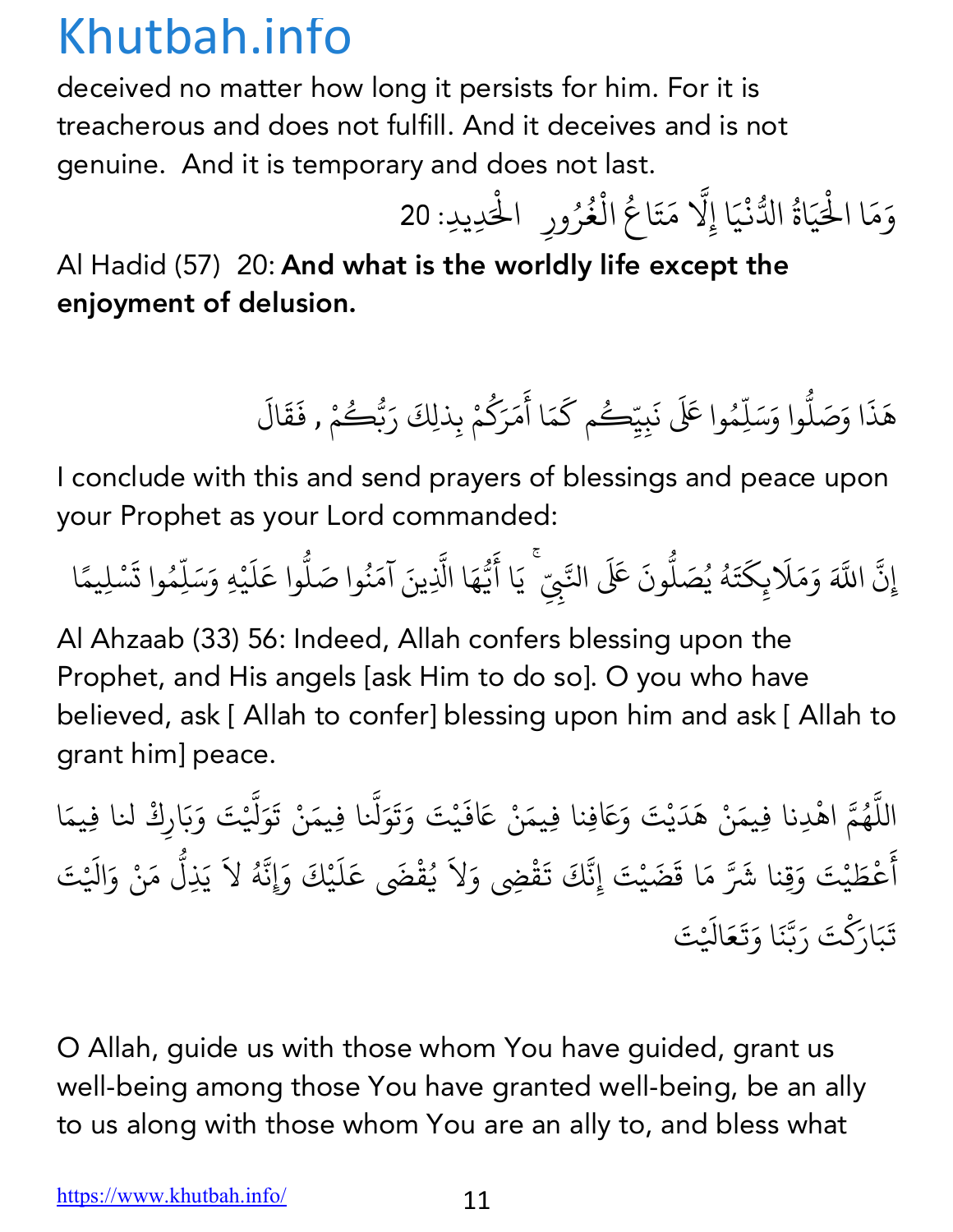You have bestowed upon us, and save us from the evil of what You have decreed. For verily You decree and none can decree over You. He whom You support can never be humiliated. Glory is to You, our Lord, You are Blessed and Exalted.

اللَّهُمَّ إِنَّا نَسْأَلُكَ مِنَ الْخَيْرِ كُلِّهِ عَاجِلِهِ وَآجِلِهِ مَا عَلِمْنا مِنْهُ وَمَا لَمْ نَعْلَمْ وَنَعُوذُ بِكَ ֧֧֦֧֖֚֚֚֝֝֝֬ ُ **∶** <u>ّ</u> **∶** ل ُ ؚ<br>ۣ ْ∫<br>່ **∶ ∶** <u>َّأَبَّ الْمَسْتَقَلِّينَ</u> **∶ ∶ ∶** ُ ؚ<br>ؚ مِنَ الشَّرِّ كُلِّهِ عَاجِلِهِ وَآجِلِهِ مَا عَلِمْنا مِنْهُ وَمَا لَمْ نَعْلَمْ اللَّهُمَّ إِنَّا نَسْأَلُكَ مِنْ خَيْرِ مَا ∫<br>່ **∶ ∶** ١, **∶ ّ** ِّ بِ **∶** <u>ّ</u> **∶** ل ِّ بِ **∶** سَأَلَكَ عَبْدُكَ وَنَبِيُّكَ وَنَعُوذُ بِكَ ؚ<br>֡֝֟<u>֝</u> **่** ل **∶** ؚ<br>֡<br>֧֝<br>֧֝ ْ **∶ ∶ ∶ ∶** ُ ، مِنْ شَرِّ مَا عَاذَ بِهِ عَبْدُكَ وَنَبِيُّكَ اللَّهُمَّ إِنَّا نَسْأَلُكَ **∶** ؚ<br>֡ **Andrew Communication ∶ ∶ ّ** ُ **∶** <u>ّ</u> ֦֧֖֖֪֚֚֚֚֚֚֚֚֝֝֝֝֝֝֝֓֝֝֬֝֓֝֬֝֬֝֬֝֟֓֟֓֟֓֟֓֬֝֓֬֝֓֟֓֬֝֓֬֝֓֬֝֓֬֝֬ ل المسلم<br>المسلماني ؚ<br>ؚ الْجَنَّةَ وَمَا قَرَّبَ إِلَيْهَا مِنْ قَوْلٍ أَوْ عَمَلٍ وَنَعُوذُ بِكَ مِنَ النَّارِ وَمَا قَرَّبَ إِلَيْهَا مِنْ قَوْلٍ أَوْ ْ **∶** ֧֖֧֦֧֦֧֦֧ׅ֚֚֝֝֜֓֓֬<br>֧֚֚֝ **∶ ّ ∶** ֦֧<u>֓</u> **∶ ∶** ؚ<br>֡<br>֧֝<br>֧֝ **∶ ∶** ُ ֧֖֧֦֧֦֧֦֧֚֚֝֝֝֬<br>֧֚֚֝<br>֧֝  $\ddot{\phantom{0}}$ ֧֖֧֦֧֦֧֦֧֚֝֝֜*֟* **∶** <u>ّ</u>  $\ddot{\phantom{a}}$ َ ْ عَمَلٍ وَنَسْأَلُكَ أَنْ تَجْ ؚ<br>֡<br>֧֝<br>֧֝ **∶** ز **∶** <u>َ</u> ֧֦֦֧֚֝֝<u>֓</u> ل ُ ์<br>; حَلَ كُلَّ ِ<br>قَضَاءٍ قَضَيْتَهُ لَنا خَيْرً **∶** ْ **∶** ا

O Allah, We ask You for all that is good, in this world and in the Hereafter, what we know and what we do not know. O Allah, we seek refuge with You from all evil, in this world and in the Hereafter, what we know and what we do not know. O Allah, we ask You for the good that Your servant and Prophet has asked You for, and we seek refuge with You from the evil from which Your servant and Prophet sought refuge. O Allah, we ask You for Paradise and for that which brings one closer to it, in word and deed, and we seek refuge in You from Hell and from that which brings one closer to it, in word and deed. And we ask You to make every decree that You decree concerning us good

ِعب اد َ ا+ َ ّ ،ِ إِن ّ َّ ا+ ي َ أ ْ م ُ ر ُ ال ِب ْ ع د َ ال َ ِل <sup>و</sup> ْ ِح ْ س ْ يت ِ <sup>ä</sup> ان َ ْ <sup>ا</sup> ِء ذِي ال َ ق ُ ر ب ْ َ ٰ و َ ي َ ن ه ْ ال ِن َ ٰ <sup>ع</sup> َ ْ ف ح َ ش ْ ا ِء َ و َ ال ْ م نك ُ َ و ِر ال َ ْ َغ ْ ِظ َ ، <sup>ي</sup> ِ ع ُ ك ُ م ل ْ َ ع َ ل ّ ك ُ م ت ْ َ ذ َ ك ّ ر ون ُ َ